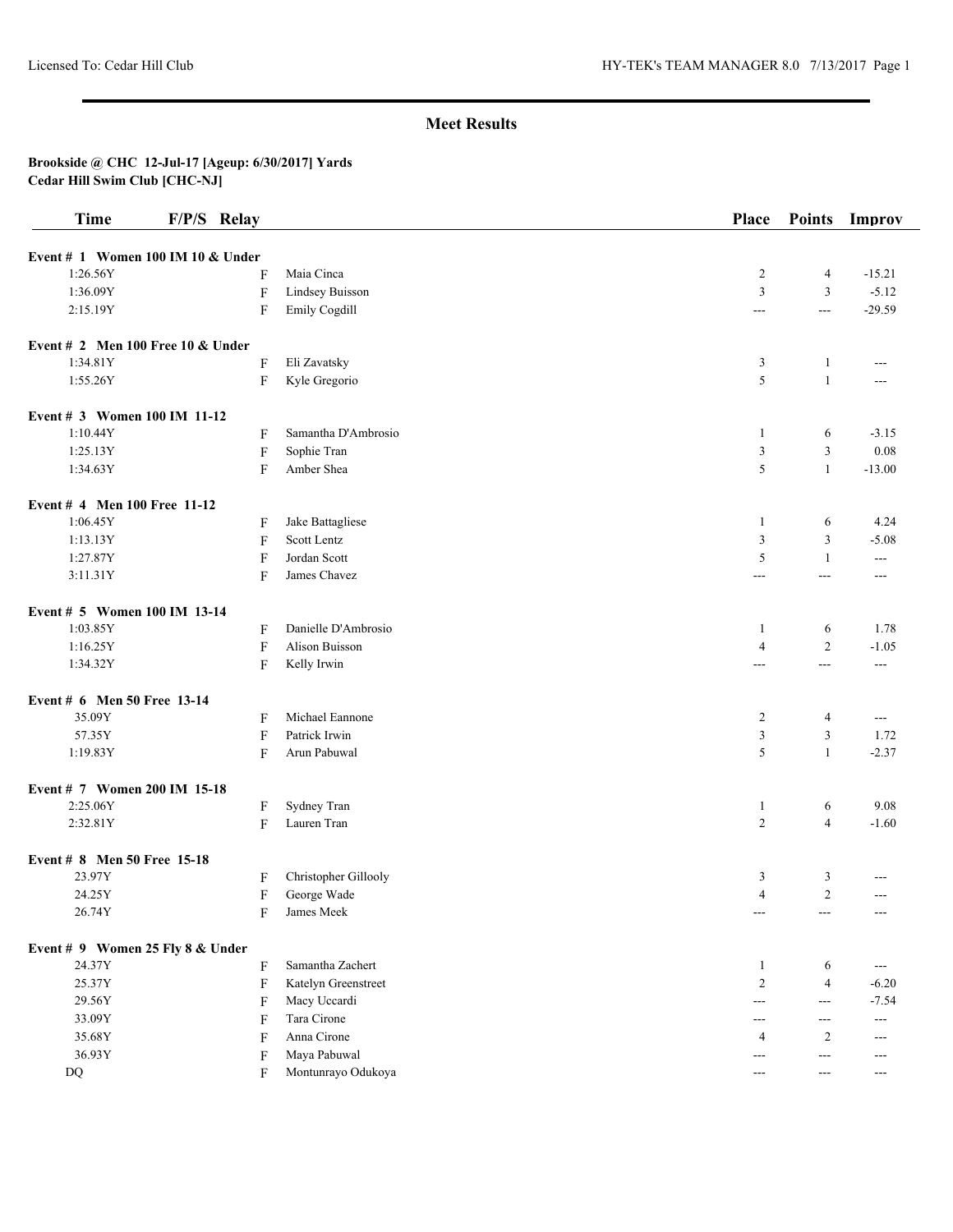| <b>Time</b>                         | F/P/S Relay               |                        | Place          | <b>Points</b>  | Improv              |
|-------------------------------------|---------------------------|------------------------|----------------|----------------|---------------------|
| Event #10 Men 25 Breast $8 &$ Under |                           |                        |                |                |                     |
| 34.28Y                              | F                         | John Greenstreet       | $\overline{4}$ | $\overline{c}$ | $-5.69$             |
| 47.94Y                              | ${\bf F}$                 | Drew Ringeisen         | 5              | $\mathbf{1}$   | $---$               |
| DQ                                  | F                         | Ethan Uccardi          | ---            | $\overline{a}$ | $ -$                |
| Event #11 Women 50 Fly 9-10         |                           |                        |                |                |                     |
| 37.31Y                              | F                         | Maia Cinca             | $\mathbf{1}$   | 6              | $-6.87$             |
| 58.09Y                              | F                         | Emma Desai             | $\sqrt{5}$     | $\mathbf{1}$   | $-15.10$            |
| Event #12 Men 50 Breast 9-10        |                           |                        |                |                |                     |
| 53.35Y                              | F                         | Matthew Eannone        | $\mathfrak{Z}$ | 3              | $-6.52$             |
| 1:02.78Y                            | $\mathbf F$               | Eli Zavatsky           | 5              | $\mathbf{1}$   | $\sim$ $\sim$       |
| 1:14.53Y                            | F                         | Kaysan Shea            | $\overline{a}$ | $\overline{a}$ | $-26.34$            |
| Event #13 Women 50 Fly 11-12        |                           |                        |                |                |                     |
| 33.34Y                              | F                         | Alisa Dovbnya          | 1              | 6              | $\qquad \qquad - -$ |
| 41.66Y                              | $\boldsymbol{\mathrm{F}}$ | Amber Shea             | $\mathfrak{Z}$ | 3              | $-9.93$             |
| 43.87Y                              | $\boldsymbol{\mathrm{F}}$ | Maya Zavatsky          | $\overline{4}$ | $\sqrt{2}$     | $\overline{a}$      |
| 46.00Y                              | F                         | Raina Desai            | $\overline{a}$ | $\overline{a}$ | $-3.01$             |
| 1:06.15Y                            | F                         | Alexandra Gregorio     | $\overline{a}$ | $\overline{a}$ | $\overline{a}$      |
| Event #14 Men 50 Breast 11-12       |                           |                        |                |                |                     |
| 41.78Y                              | F                         | Scott Lentz            | $\overline{2}$ | $\overline{4}$ | $-6.82$             |
| 46.78Y                              | $\mathbf F$               | Nicholas Drake         | $\overline{4}$ | $\overline{2}$ | $-11.63$            |
| 56.31Y                              | F                         | Jordan Scott           | 5              | $\mathbf{1}$   | $\overline{a}$      |
| Event #15 Women 100 Fly 13-14       |                           |                        |                |                |                     |
| 1:05.57Y                            | F                         | Danielle D'Ambrosio    | $\mathbf{1}$   | 6              | 3.17                |
| 1:23.15Y                            | $\boldsymbol{\mathrm{F}}$ | Alison Buisson         | $\mathfrak{Z}$ | $\mathfrak z$  | 1.14                |
| 2:06.65Y                            | F                         | Maya Shah              | 5              | $\mathbf{1}$   | ---                 |
| Event #16 Men 100 Breast 13-14      |                           |                        |                |                |                     |
| 1:14.53Y                            | F                         | <b>Brandon Cogdill</b> | $\mathbf{1}$   | 6              | 0.09                |
| Event #17 Women 100 Fly 15-18       |                           |                        |                |                |                     |
| 1:04.22Y                            | F                         | Sydney Tran            | $\mathbf{1}$   | 6              | 3.70                |
| 1:07.62Y                            | $\mathbf F$               | Colleen Kurtz          | $\overline{2}$ | $\overline{4}$ | ---                 |
| 1:09.02Y                            | F                         | Eloise Meek            | $\overline{3}$ | 3              | ---                 |
| Event #18 Men 100 Breast 15-18      |                           |                        |                |                |                     |
| 1:06.41Y                            | F                         | George Wade            | $\mathbf{1}$   | 6              |                     |
| 1:11.65Y                            | ${\rm F}$                 | Jaden Chin             | 5              | $\mathbf{1}$   |                     |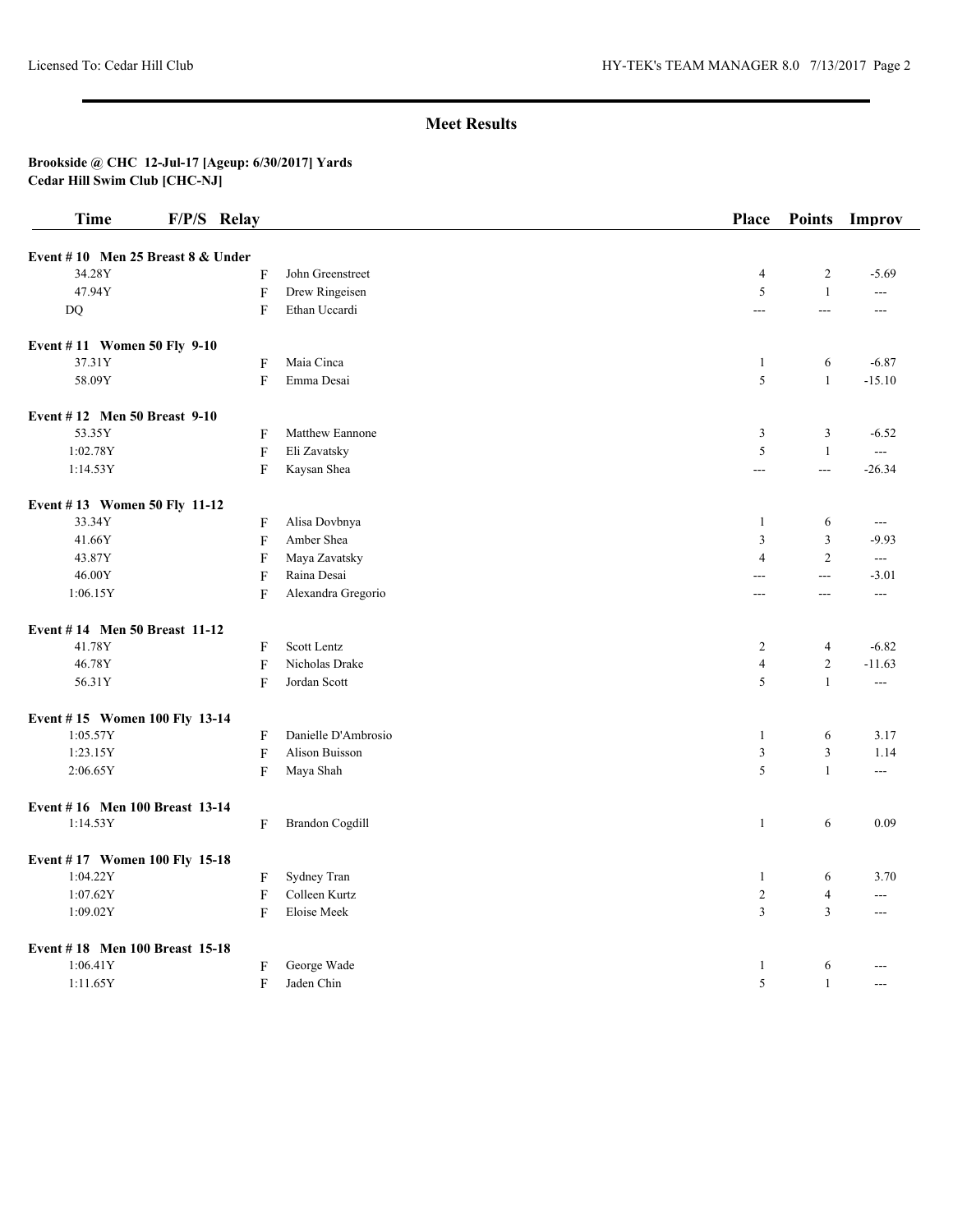| <b>Time</b>                       | F/P/S Relay                       |                        | Place          | <b>Points</b>                          | Improv                |
|-----------------------------------|-----------------------------------|------------------------|----------------|----------------------------------------|-----------------------|
|                                   | Event #19 Women 25 Free 8 & Under |                        |                |                                        |                       |
| 19.28Y                            | F                                 | Katelyn Greenstreet    | $\mathbf{1}$   | 6                                      | $-1.87$               |
| 19.38Y                            | $\boldsymbol{\mathrm{F}}$         | Samantha Zachert       | $\sqrt{2}$     | $\overline{4}$                         | $-0.96$               |
| 25.47Y                            | F                                 | Montunrayo Odukoya     | $\overline{3}$ | 3                                      | 0.32                  |
| 26.71Y                            | F                                 | Maya Pabuwal           | ---            | $\sim$ $\sim$                          | $-5.10$               |
| 30.09Y                            | F                                 | Tara Cirone            | ---            | $\scriptstyle \cdots$                  | $-9.07$               |
| 34.69Y                            | F                                 | Anaya Raju             | ---            | ---                                    | $\qquad \qquad - -$   |
| 39.17Y                            | F                                 | Danielle Chavez        | ---            | $\scriptstyle \cdots$                  | $-10.43$              |
| 1:00.28Y                          | $\boldsymbol{\mathrm{F}}$         | Brynn Van Beveren      | ---            | $--$                                   | 14.53                 |
| DQ                                | F                                 | Reese Van Beveren      | ---            | ---                                    | $\sim$ $\sim$         |
| Event #20 Men 25 Back $8 &$ Under |                                   |                        |                |                                        |                       |
| 29.94Y                            | F                                 | Miles Williamson       | $\overline{4}$ | $\overline{c}$                         | $\scriptstyle \cdots$ |
| 30.72Y                            | $\boldsymbol{\mathrm{F}}$         | Ayden Raju             | $---$          | $-$                                    | $-3.96$               |
| 33.53Y                            | F                                 | Gabe Meta              | 5              | -1                                     | $\sim$ $\sim$         |
| 43.07Y                            | F                                 | Conor Albert           | ---            | $\sim$ $\sim$                          | $-19.88$              |
| 44.59Y                            | F                                 | Ethan Uccardi          | ---            | $\scriptstyle \cdots$                  | $-15.25$              |
| 56.45Y                            | F                                 | <b>Austin Outcalt</b>  | ---            | $---$                                  | $\qquad \qquad - -$   |
| 58.88Y                            | F                                 | Joe Cirone             | ---            | $---$                                  | $-38.77$              |
| DQ                                | F                                 | Joseph Cridge          | ---            | $---$                                  | $\sim$ $\sim$         |
|                                   |                                   |                        |                |                                        |                       |
| Event #21 Women 50 Free 9-10      |                                   |                        |                |                                        |                       |
| 36.75Y                            | F                                 | <b>Lindsey Buisson</b> | 3              | 3                                      | $-1.70$               |
| 49.57Y                            | F                                 | Emma Desai             | 5              | $\mathbf{1}$                           | $-16.21$              |
| 54.82Y                            | F                                 | Emily Cogdill          | $---$          | $\overline{a}$                         | 0.48                  |
| Event #22 Men 50 Back 9-10        |                                   |                        |                |                                        |                       |
| 57.56Y                            | F                                 | Matthew Eannone        | $\overline{4}$ | 2                                      | $---$                 |
| 1:01.97Y                          | F                                 | Kyle Gregorio          | 5              | $\mathbf{1}$                           | $\sim$ $\sim$         |
| 1:11.09Y                          | F                                 | Kaysan Shea            | ---            | $\sim$ $\sim$                          | $-1.51$               |
| 1:16.21Y                          | F                                 | Aj Van Beveren         | ---            | $\scriptstyle \cdots$                  | $-17.07$              |
| 1:22.81Y                          | F                                 | James Chavez           | $---$          | $---$                                  | $-24.69$              |
| Event #23 Women 50 Free 11-12     |                                   |                        |                |                                        |                       |
| 27.85Y                            | F                                 | Samantha D'Ambrosio    | 1              | 6                                      | $-0.34$               |
| 28.19Y                            | F                                 | Alisa Dovbnya          | 2              | 4                                      | $\sim$ $\sim$         |
| 34.00Y                            | F                                 | Sophie Tran            | 4              | $\overline{c}$                         | $-0.57$               |
| 42.07Y                            | F                                 | Jamie Cridge           |                | $\scriptstyle \cdots$                  | 1.65                  |
| 45.32Y                            | F                                 | Sarah Odukoya          |                | ---                                    | $-3.33$               |
| 1:05.25Y                          | F                                 | Emily Chavez           | ---            | $\scriptstyle \cdots$                  | $-12.14$              |
| Event #24 Men 50 Back 11-12       |                                   |                        |                |                                        |                       |
| 35.39Y                            | F                                 | Jake Battagliese       | 1              | 6                                      | 0.94                  |
| 44.78Y                            | F                                 | Michael Eannone        | $\overline{4}$ | $\overline{c}$                         | $\scriptstyle\cdots$  |
| 48.99Y                            | F                                 | Nicholas Drake         | 5              | $\mathbf{1}$                           | $-4.02$               |
| 1:16.66Y                          | F                                 | Patrick Irwin          | ---            | $\hspace{0.05cm} \ldots$               | $-1.40$               |
| 1:26.37Y                          | F                                 | Arun Pabuwal           | $---$          | $\scriptstyle\cdots\scriptstyle\cdots$ | 8.47                  |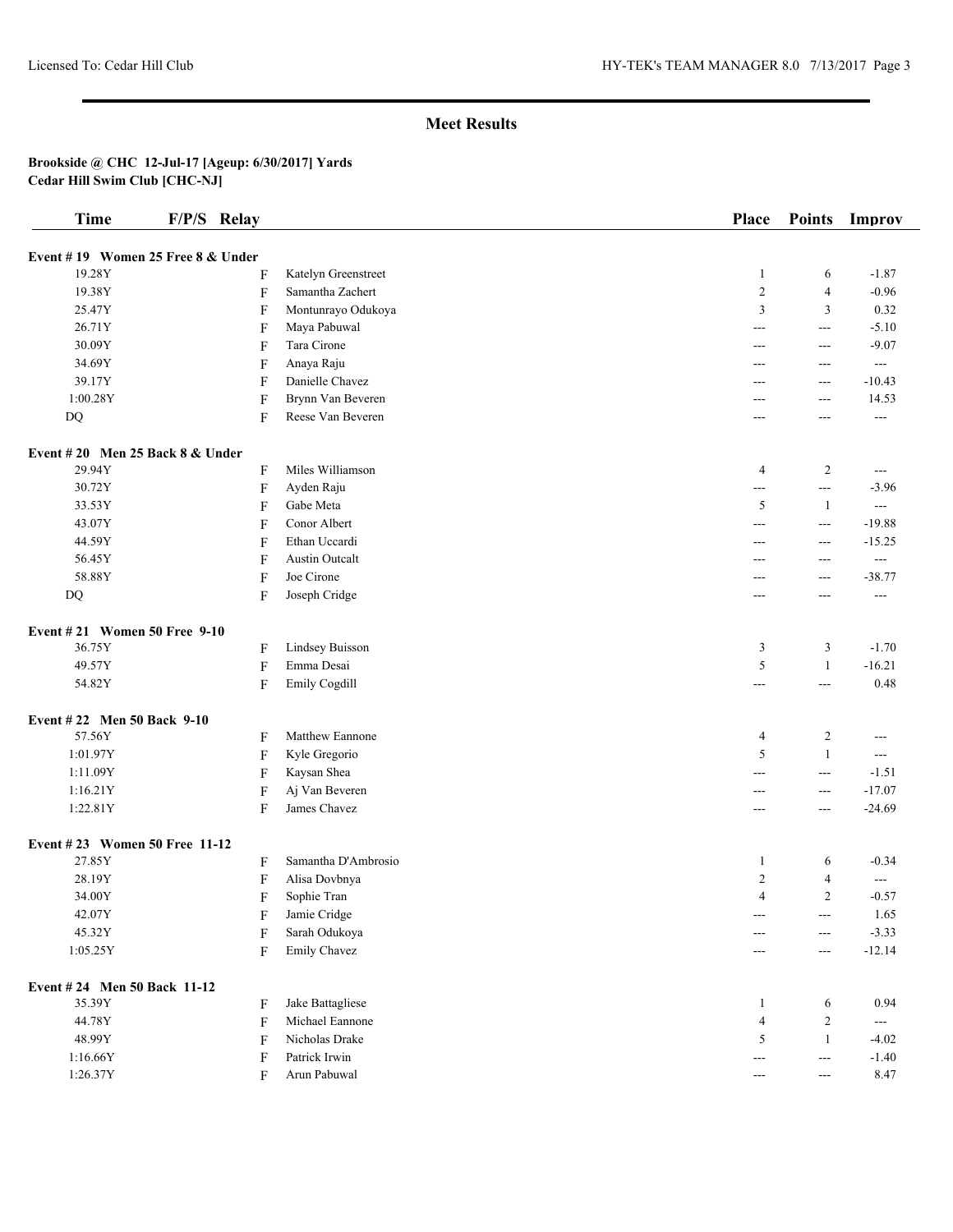| <b>Time</b>                               | F/P/S Relay |                |                                          |                      | Place                         | <b>Points</b>  | Improv  |
|-------------------------------------------|-------------|----------------|------------------------------------------|----------------------|-------------------------------|----------------|---------|
| Event #25 Women 100 Free 13-14            |             |                |                                          |                      |                               |                |         |
| 1:26.56Y                                  |             | F              | Alexandra Gregorio                       |                      | 4                             | 2              | $-4.08$ |
| 1:33.51Y                                  |             | F              | Maya Shah                                |                      | 5                             | $\mathbf{1}$   | ---     |
| 1:36.15Y                                  |             | F              | Kelly Irwin                              |                      | ---                           | $\overline{a}$ | ---     |
| Event #26 Men 100 Back 13-14              |             |                |                                          |                      |                               |                |         |
| 1:08.03Y                                  |             | F              | <b>Brandon Cogdill</b>                   |                      | 1                             | 6              | $-1.72$ |
| Event #27 Women 100 Free 15-18            |             |                |                                          |                      |                               |                |         |
| 58.72Y                                    |             | F              | Colleen Kurtz                            |                      | -1                            | 6              | ---     |
| 1:02.28Y                                  |             | F              | Eloise Meek                              |                      | $\overline{4}$                | 2              | ---     |
| 1:03.34Y                                  |             | F              | Lauren Tran                              |                      | 5                             | $\mathbf{1}$   | 0.78    |
| Event #28 Men 100 Back 15-18              |             |                |                                          |                      |                               |                |         |
| 1:01.56Y                                  |             | F              | Christopher Gillooly                     |                      | 2                             | 4              | $---$   |
| 1:10.56Y                                  |             | F              | James Meek                               |                      | 5                             | $\mathbf{1}$   | 0.60    |
| 1:13.34Y                                  |             | F              | Jaden Chin                               |                      | ---                           | $---$          |         |
| Event #29 Women 100 Medley Relay8 & Under |             |                |                                          |                      |                               |                |         |
| 1:43.97Y F                                |             | A Relay        | Cedar Hill Swim Club                     |                      | 1                             | 8              |         |
| Anna Cirone (8)                           |             |                | Katelyn Greenstreet (8)                  | Samantha Zachert (8) | Montunrayo Odukoya (8)        |                |         |
| 2:19.57Y F                                |             | <b>B</b> Relay | Cedar Hill Swim Club                     |                      | $\overline{c}$                | 4              |         |
| Anaya Raju (7)<br>DQ F                    |             | C Relay        | Macy Uccardi (8)<br>Cedar Hill Swim Club | Maya Pabuwal (8)     | Tara Cirone (7)<br>---        | $---$          |         |
| Reese Van Beveren (6)                     |             |                | Brynn Van Beveren (8)                    | Danielle Chavez (6)  |                               |                |         |
| Event #30 Men 100 Free Relay8 & Under     |             |                |                                          |                      |                               |                |         |
| $1:56.62Y$ F                              |             | A Relay        | Cedar Hill Swim Club                     |                      | $\overline{c}$                | 4              |         |
| Joseph Cridge (6)                         |             |                | Ayden Raju (8)                           | Conor Albert (7)     | Miles Williamson (8)          |                |         |
| 2:40.23Y F                                |             | <b>B</b> Relay | Cedar Hill Swim Club                     |                      |                               | ---            |         |
| Daniel Gregorio (6)                       |             |                | John Greenstreet (6)                     | Ethan Uccardi (6)    | Gabe Meta (8)                 |                |         |
| 2:56.50Y F                                |             | C Relay        | Cedar Hill Swim Club                     |                      | $---$                         |                |         |
| Drew Ringeisen (8)                        |             |                | Luca Meta (8)                            | Austin Outcalt (5)   | Nicholas D'Ambrosio (4)       |                |         |
| Event #31 Women 200 Medley Relay 9-12     |             |                |                                          |                      |                               |                |         |
| 2:28.12Y F                                |             | A Relay        | Cedar Hill Swim Club                     |                      | 1                             | 8              |         |
| Samantha D'Ambrosio (12)<br>3:18.27Y F    |             | C Relay        | Maia Cinca (10)<br>Cedar Hill Swim Club  | Alisa Dovbnya (12)   | Lindsey Buisson (10)<br>$---$ | ---            |         |
| Emily Chavez (11)                         |             |                | Jamie Cridge (11)                        | Maya Zavatsky (11)   | Alexandra Gregorio (11)       |                |         |
| 3:29.75Y F                                |             | <b>B</b> Relay | Cedar Hill Swim Club                     |                      |                               | ---            |         |
| Emma Desai (10)                           |             |                | Sarah Odukoya (12)                       | Sophie Tran (11)     | Emily Cogdill (9)             |                |         |
| Event $\#32$ Men 200 Free Relay 9-12      |             |                |                                          |                      |                               |                |         |
| 2:33.93Y F                                |             | A Relay        | Cedar Hill Swim Club                     |                      | $\overline{2}$                | 4              |         |
| Jordan Scott (11)                         |             |                | Matthew Eannone (10)                     | Eli Zavatsky (9)     | Scott Lentz (12)              |                |         |
| 3:00.00Y F                                |             | <b>B</b> Relay | Cedar Hill Swim Club                     |                      | $---$                         | ---            |         |
| Nicholas Drake (11)                       |             |                | Kyle Gregorio (9)                        | Kaysan Shea (9)      | Michael Eannone (12)          |                |         |
| Event #33 Women 200 Medley Relay 13-18    |             |                |                                          |                      |                               |                |         |
| 2:06.66Y F                                |             | A Relay        | Cedar Hill Swim Club                     |                      | 1                             | 6              |         |
| Danielle D'Ambrosio (13)                  |             |                | Sydney Tran (15)                         | Colleen Kurtz (18)   | Alison Buisson (13)           |                |         |
| 2:27.78Y F                                |             | <b>B</b> Relay | Cedar Hill Swim Club                     |                      | $\overline{a}$                | ---            |         |
| Lauren Tran (18)                          |             |                | Kelly Irwin (13)                         | Eloise Meek (15)     | Amber Shea (11)               |                |         |